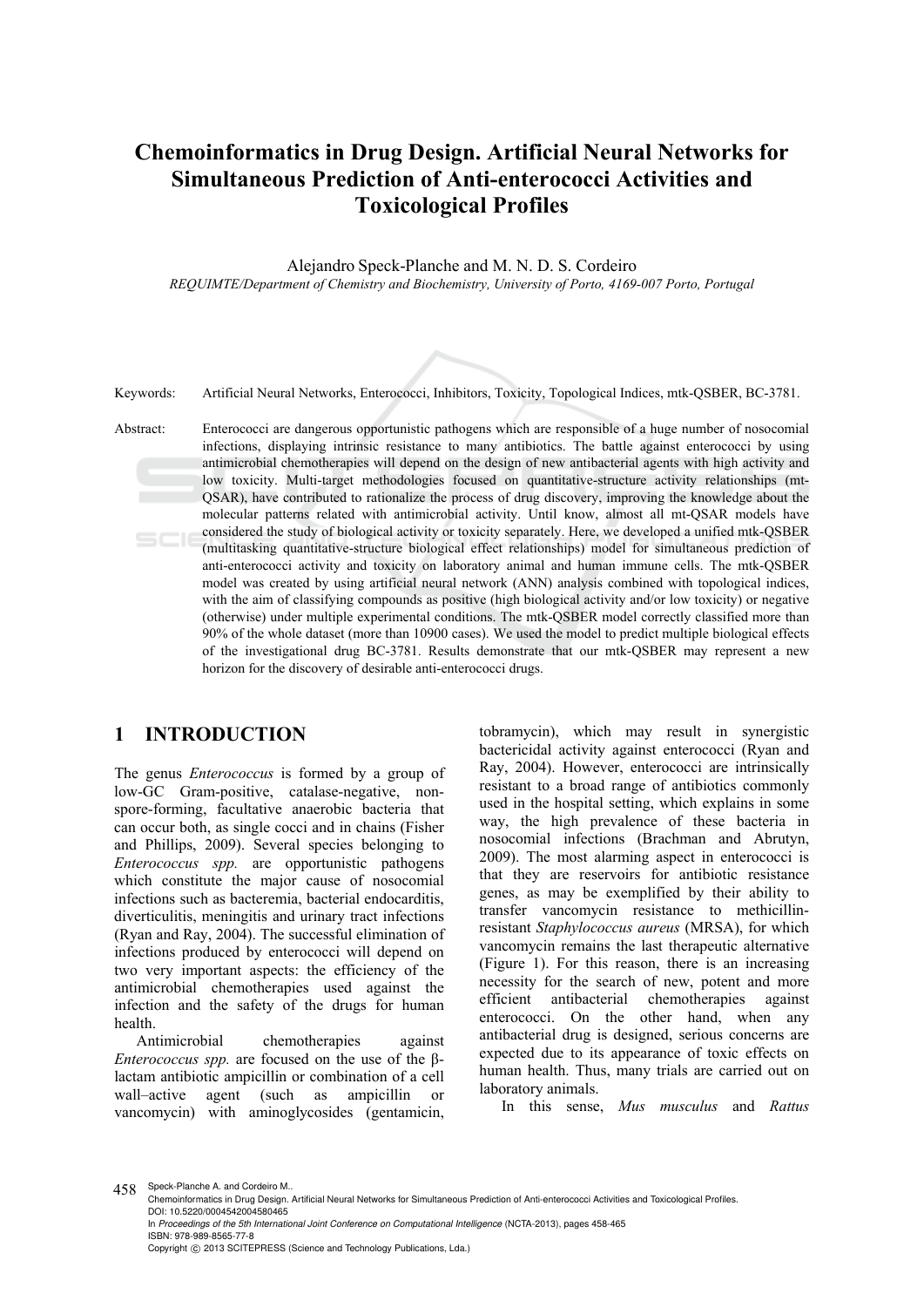*norvegicus* are the most valuable species (Hau and Schapiro, 2011), suffering as consequence of endless batteries of toxicity tests. At the same time, the study of the effects of chemicals on human immune system cells is also very important because these are the lines of defense of the human body, protecting it against the entry of any foreign agent (Flaherty, 2012).



Figure 1: Vancomycin: one of the most powerful broad spectrum antibacterial drugs.

In the last six years, several researchers have emphasized the use of multi-target for quantitativestructure activity relationships (mt-QSAR), which have emerged as very useful tools for rational design and virtual screening of compounds with dissimilar biological activities, by considering many different biological targets (biomolecules, cell lines, tissues, organisms) (Munteanu et al., 2009; Prado-Prado et al., 2009; Speck-Planche and Kleandrova, 2012; Speck-Planche et al., 2012), to the assessment of pharmacological/toxicological profiles in multiple assay conditions (Speck-Planche et al., 2013; Tenorio-Borroto et al., 2012).

Nowadays, no methodology has been reported for the prediction of anti-enterococci activity and toxicity at the same time. Furthermore, sometimes, non-linear modeling by using pattern recognition methods such as Artificial Neural Networks (ANN) (Prado-Prado et al., 2010; Tenorio-Borroto et al., 2012), should be considered in order to find better relationships between the molecular descriptors describing the chemical structure of the compounds, and their biological activities and/or toxicities. Thus, with the objective to reduce the high costs of experimentation, in this work we introduce the first unified multitasking model based on quantitativestructure biological effect relationships (mtk-QSBER) and ANN analysis, for the simultaneous

prediction of anti-enterococci activities and toxicological profiles in multiple assay conditions.

### **2 MATERIALS AND METHODS**

### **2.1 Topological Indices**

Molecular descriptors have served as essential support for the development and consolidation of important disciplines such as chemoinformatics (Oprea, 2005). Among them, topological indices (*TIs*) have been very useful to correlate the chemical structure of compounds with the pharmacological activity (QSAR) or with the toxicity (QSTR) (Todeschini and Consonni, 2009). Descriptors like *TIs* can be considered as numerical parameters of a graph which characterize its topology, being graph invariants, i.e., they will never depend on how the graph (molecule) will be drawn and/or enumerated (Todeschini and Consonni, 2009). Then, the topology of a molecule can be studied in terms of its size (volume), molecular accessibility, shape, electronic factors and many other properties. For development of this work, we selected some of the classical *TIs* which include valence connectivity indices (Kier and Hall, 1986), bond connectivity indices (Estrada, 1995), and Balaban index (Balaban, 1982).

### **2.2 Dataset: Calculation of the Descriptors and Development of the mtk-QSBER Model**

One of the main factors to take into account for the development of a predictive model is the use of an appropriate dataset. In this sense, we extracted a raw dataset from the large and highly accurate database CHEMBL (Gaulton et al., 2012), which is available at http://www.ebi.ac.uk/chembldb/. We retrieved 13073 endpoints of different biological effects reported for more than 9000 compounds. With the aim of reducing the uncertainty of the data, we deleted all the endpoints with missing values or units of biological effects. After that, our dataset was formed by  $N_c = 8560$  compounds, being some of them tested against more than one experimental condition  $c_j$ . For this reason, the dataset contained 10918 statistical cases. To develop the mtk-QSBER model, we employed a similar methodology to that reported for the for the simultaneous modeling of antituberculosis activity and toxic effects on laboratory animals (Speck-Planche et al., 2013). As stated in these previous works, any set of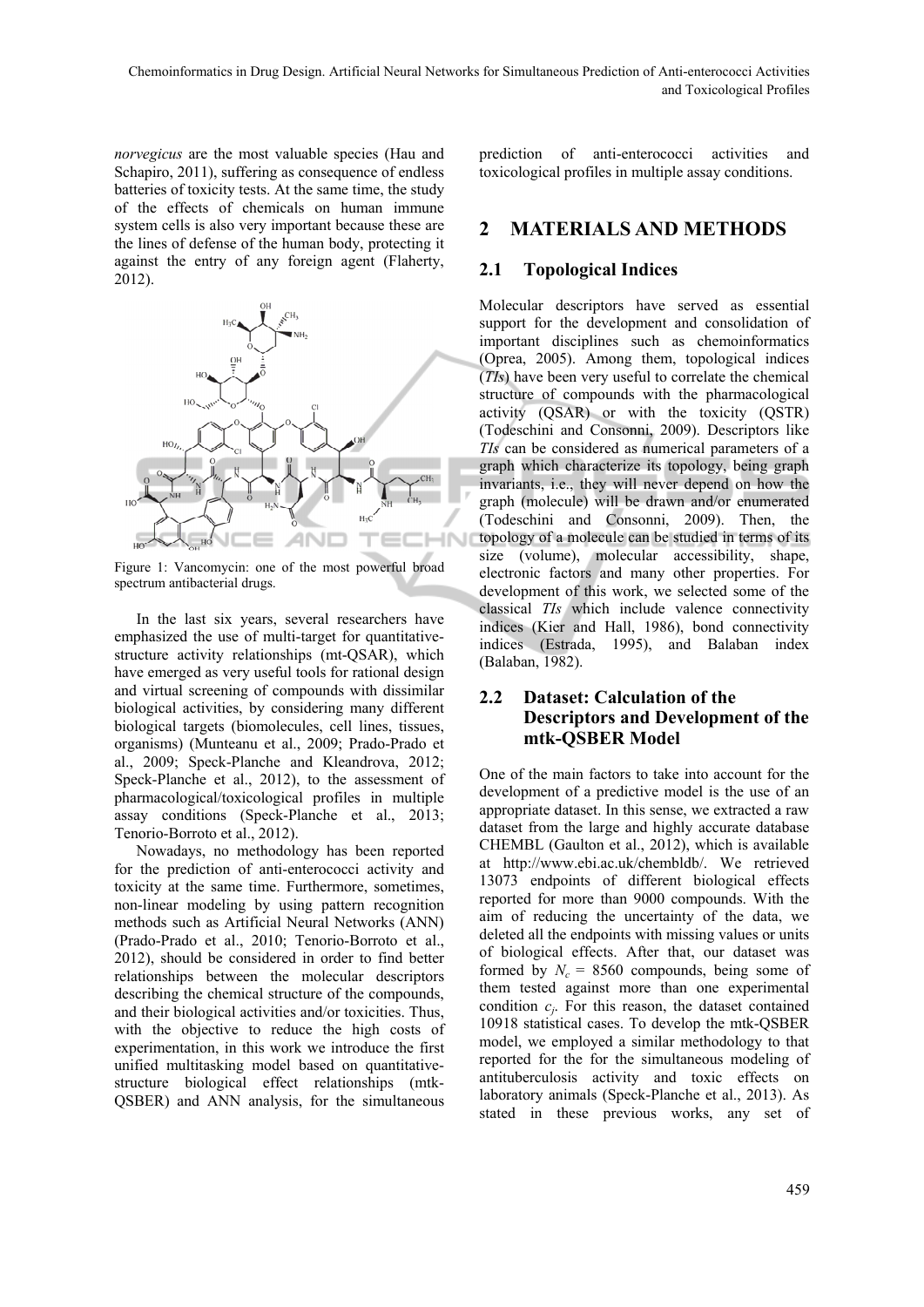experimental conditions  $c_i$  by which a compound is tested, can be expressed as an ontology  $c_i \Rightarrow (m_e, b_t)$  $a_i, l_c$ ). In this ontology,  $m_e$  represents the measure of biological effect (anti-enterococci activities or toxicity). The element  $b_t$  is referred to different biological targets such as enterococci, *Mus musculus* and *Rattus norvegicus*, and human immune system cells (lymphocytes). For all biological targets, information about different strains was taken into consideration. The element *ai* defines specific information regarding a test, i.e., if an assay is focused on the study of functional (F) or pharmacokinectic/pharmacodynamic profiles (A). The term  $l_c$  is the level of curation or verification of the experimental information provided by a particular test. The elements  $m_e$ ,  $b_t$ ,  $a_i$ , and  $l_c$  define the four conditions which can change in our dataset. So, we had  $N = 10918$  cases from  $N_c = 8560$ compounds mentioned above, where the experiments were performed using at least one out of  $Nm_e = 18$  measures of biological effects, against at least one out of  $Nb<sub>t</sub> = 131$  biological targets, in one out of  $Na_i = 2$  different types of assay information, with at least one out of  $Nl_c = 3$  levels of curation of the experimental information. In the case of the element *me*, we had diverse measures of biological effects which were expressed in different units. For this reason, all values of antibacterial activity against enterococci were converted to nmol/l (nM), while all toxicity values associated with laboratory animals were expressed in umol/kg (micromoles per kilograms). In both kinds of conversions, it was necessary to divide the value of each compound by its molar mass, and after multiply by a factor (usually  $10^3$  or  $10^6$ ). We realized these transformations in order to make a better interpretation of the biological data which permitted us a more rigorous comparison between the biological effects of any two compounds, measured under exactly the same set of conditions *cj*. Data associated with cytotoxicity against immune cells, remained in nM. These transformations together with the element  $l_c$ , also contribute significantly to reduce and control data uncertainty. All cases in our dataset were assigned to 1 out of 2 possible groups related with the biological effect of a defined compound *i* in a specific condition  $c_i$  [ $BE_i(c_i)$ ]. Then, any compound was considered as positive  $[BE_i(c_i)]$ 1] when it had high anti-enterococci activity, or any desirable toxicological profile, otherwise, the compound was considered as negative  $[BE_i(c_i)]$ 1]. All assignments were realized taking into account certain cutoff values of biological effects which are depicted in Table 1. For the whole dataset,

we used a file containing the SMILES of the compounds/cases. Calculation of *TIs* using SMILES was performed with the software MODESLAB version 1.5 (Estrada and Gutiérrez, 2002-2004). Our intention is to predict the biological effect of any compound depending on the molecular structure and the experimental conditions  $c_i$ . For this reason if we use the original *TIs* calculated above, they will not discriminate the biological effect for a given compound by varying the different conditions *cj*. To achieve that goal, and inspired by the use of the moving average approach (MAA) (Hill and Lewicki, 2006), we introduced new sets of molecular descriptors like *TIs* which can be defined according to the following equation:

$$
\Delta T I_i(c_j) = T I_i - avg T I_i(c_j) \tag{1}
$$

In Eq. 1, the descriptor  $avgTI_i(c_i)$  characterizes each set **G** of compounds tested under the same experimental condition *cj*, being calculated as the sum of all the  $TI<sub>i</sub>$  values for compounds in a subset of **G**, which were considered as positive cases  $[BE_i(c_i) = 1]$  in the same element of the ontology (experimental condition)  $c_j$ . For example, in the case of the element  $b_t$ , the descriptor  $avgTI_i(c_j)$  for a set **G** of compounds tested against a defined target *bt* (bacterial strain, immune cell, etc), was calculated as the average of the  $TI<sub>i</sub>$  by considering only the subset of **G**, i.e., those compounds which were considered as positive  $[BE_i(c_i) = 1]$ . A similar procedure was carried out for the elements  $m_e$ ,  $a_i$ , and  $l_c$ . Anyway, in **Eq. 1**, the most important element is the descriptor *ΔTIi(cj)*, which considers both, the molecular structure and the experimental conditions *cj*. For this reason, descriptors of the form *ΔTIi(cj)* (120 in total) were used to develop the mtk-QSBER model. These descriptors represent the deviation (in structural terms) of a compound from the positive compounds. The CHEMBL codes, SMILES and other relevant experimental data for all the compounds used in this work, appear in the Supplementary Information 1 (Suppl. Inf. 1) file. Our dataset of 10918 cases was randomly split into two series: training and prediction sets. The training set was used to construct the mtk-QSBER model.

This was formed by 8298 cases, with 4217 of them considered as positive and 4081 negative. The prediction set was used for validation of the model and assessment of its predictive power, being composed by 2620 cases, 1353 positive and 1267 negative cases. Taking into consideration that large number of molecular descriptors, we used a combination of the attribute evaluator CFsSubsetEval and the search algorithms called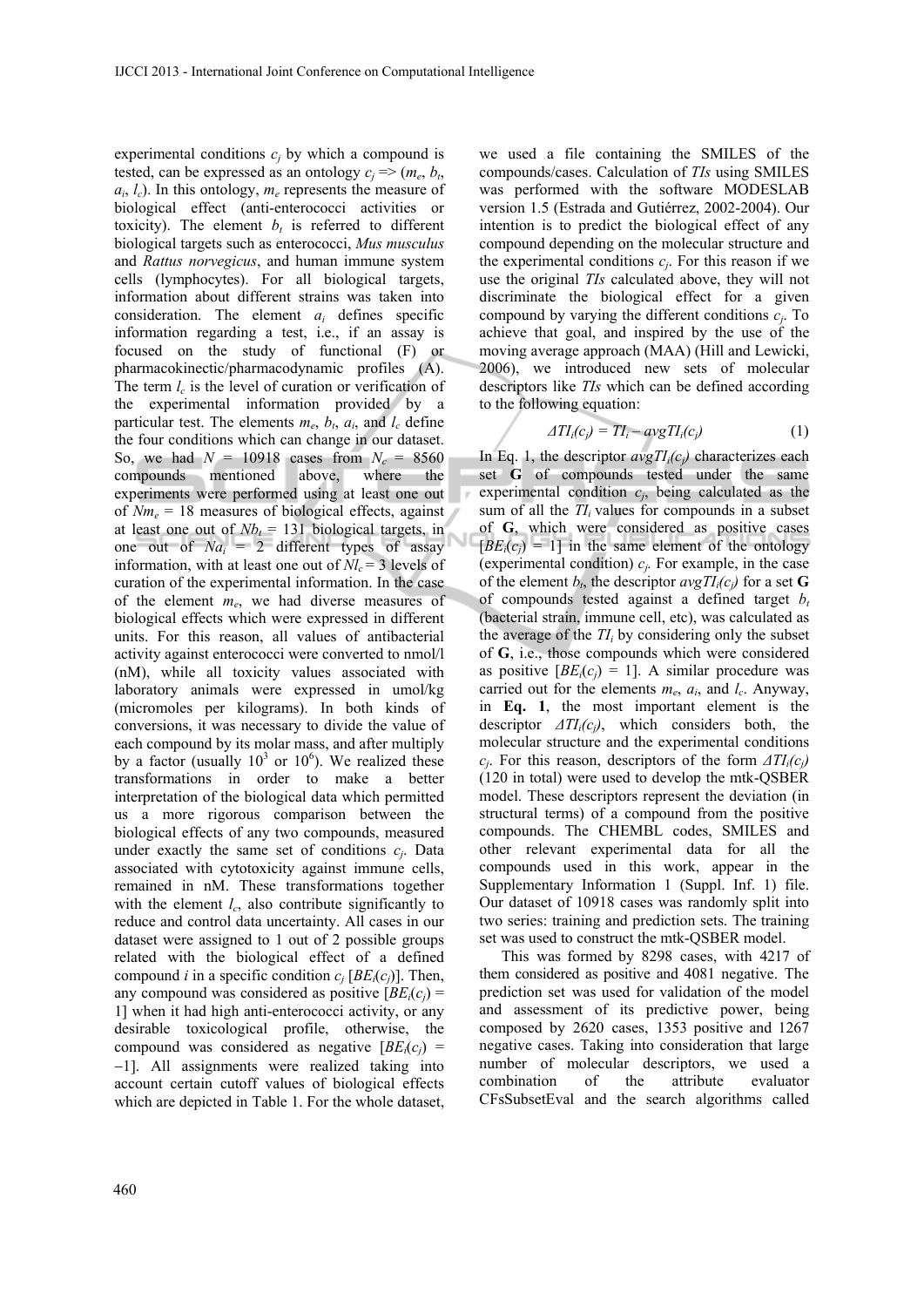| <b>Standard measure</b><br>(units) <sup>a</sup> | <b>Biological profile</b>         | <b>Description</b>                                                                                              | Cutoff <sup>b</sup> |
|-------------------------------------------------|-----------------------------------|-----------------------------------------------------------------------------------------------------------------|---------------------|
| $CC50$ (nM)                                     | Cytotoxicity                      | Concentration required to reduce cell viability by 50%                                                          | $\geq 70000$        |
| $ED_{50}$ (umol/kg)                             | In vivo antibacterial<br>activity | Concentration required to produce a specific effect in<br>half of an animal population comprising a test sample | $\leq$ 14.53        |
| $IC_{50}$ (nM)                                  | Antibacterial activity            | Concentration required to inhibit the growth of a<br>microorganism by 50%                                       | < 836.21            |
| $LD_{50}$ (umol/kg)im                           | Toxicity                          | Lethal dose at 50% after intramuscular administration                                                           | >960                |
| $LD_{50}$ (umol/kg)ip                           | Toxicity                          | Lethal dose at 50% after intraperitoneal administration                                                         | >1050               |
| $LD_{50}$ (umol/kg)iv                           | Toxicity                          | Lethal dose at 50% after intravenous administration                                                             | $\geq 502.12$       |
| $LD_{50}$ (umol/kg) oral                        | Toxicity                          | Lethal dose at 50% after oral administration                                                                    | >1110               |
| $LD_{50}$ (umol/kg)sc                           | Toxicity                          | Lethal dose at 50% after subcutaneous administration                                                            | >713.58             |
| $MBC$ (nM)                                      | Antibacterial activity            | Concentration required to kill 100% of microorganisms                                                           | $\leq$ 1040.2       |
| MIC(nM)                                         | Antibacterial activity            | Lowest concentration that prevents the visible growth of<br>a microorganism                                     | $\leq 6000$         |
| MIC <sub>50</sub> (nM)                          | Antibacterial activity            | Minimum inhibitory concentration required to inhibit<br>the growth of 50% of microorganisms                     | $\leq$ 2112.21      |
| MIC <sub>90</sub> (nM)                          | Antibacterial activity            | Minimum inhibitory concentration required to inhibit<br>the growth of 90% of microorganisms                     | ≤4982.18            |
| $ND_{50}$ (umol/kg)ip                           | Toxicity                          | Dose causing a neurological deficit in 50% of<br>organisms after intraperitoneal administration                 | $\geq$ 239.71       |
| $ND_{50}$ (umol/kg) oral                        | Toxicity                          | Dose causing a neurological deficit in 50% of<br>organisms after oral administration                            | $\geq 375.52$       |
| PI                                              | Activity/Toxicity                 | Protective index                                                                                                | $\geq$ 4.9          |
| $TD_{50}$ (umol/kg)ip                           | Toxicity                          | Dose at which toxicity occurs in 50% of organisms after<br>intraperitoneal administration                       | $\geq$ 395.21       |
| $TD_{50}$ (umol/kg) oral                        | Toxicity                          | Dose at which toxicity occurs in 50% of organisms after<br>oral administration                                  | $\geq 632.5$        |
| $TD_{50}$ (umol/kg)sc                           | Toxicity                          | Dose at which toxicity occurs in 50% of organisms after<br>subcutaneous administration                          | >1144.41            |

|  | Table 1: Cutoff values for diverse measures of biological effects. |  |  |  |  |
|--|--------------------------------------------------------------------|--|--|--|--|
|--|--------------------------------------------------------------------|--|--|--|--|

**a** Referred to the element  $m_e$  of the ontology  $c_i$ . **b** Necessary condition for considering a compound as positive.

BestFirst and GeneticSearch, all of them implemented in the program WEKA version 3.6.9 (Hall et al., 1999-2013). The purpose was to reduce the dimensionality, i.e., the number of molecular descriptors. We took into account that at least one descriptor representing each element of the ontology *cj*, must be selected. To seek the best mtk-QSBER model, ANN analysis was performed using the software STATISTICA 6.0 (StatSoft, 2001). In order to select the most important descriptors, a sensitivity analysis was performed. In this sense, the neural network module of STATISTICA has defined a missing value substitution procedure, which is used to allow predictions to be made in the absence of values for one or more input variables (StatSoft, 2001). Thus, to define the sensitivity of a particular input variable (descriptor) *v*, each ANN is run on a defined set of cases (training cases), where a network error is accumulated (Hill and Lewicki, 2006). After, the network is run again using the same cases, but this time replacing the observed values of  $\nu$  with the value estimated by the missing value procedure. So, a new network error is

accumulated. Taking into consideration that some information that each network uses, has effectively been removed (i.e. one of the input variables), it is logical to expect some deterioration in error to occur (Hill and Lewicki, 2006). Then, the sensitivity of any input variable is calculated as the ratio of the error with missing value substitution to the original error. The more sensitive the network is to a particular input variable (descriptor), the greater the deterioration we can expect, and therefore the greater the ratio. This procedure used to detect the relative importance of a variable, is efficiently implemented in STATISTICA 6.0 (StatSoft, 2001). We need to emphasize that only the variables with high sensitivity values (>1) were selected, and we ensured that at least one variable belonging to each element of the ontology  $c_i$  was among the chosen variables in the final model. The quality and predictive power of our mtk-QSAR model by examining some statistical indices such as the sensitivity (Sens) and specificity (Spec), the Mathew's correlation coefficient (MCC), and the areas under the receiver operating characteristic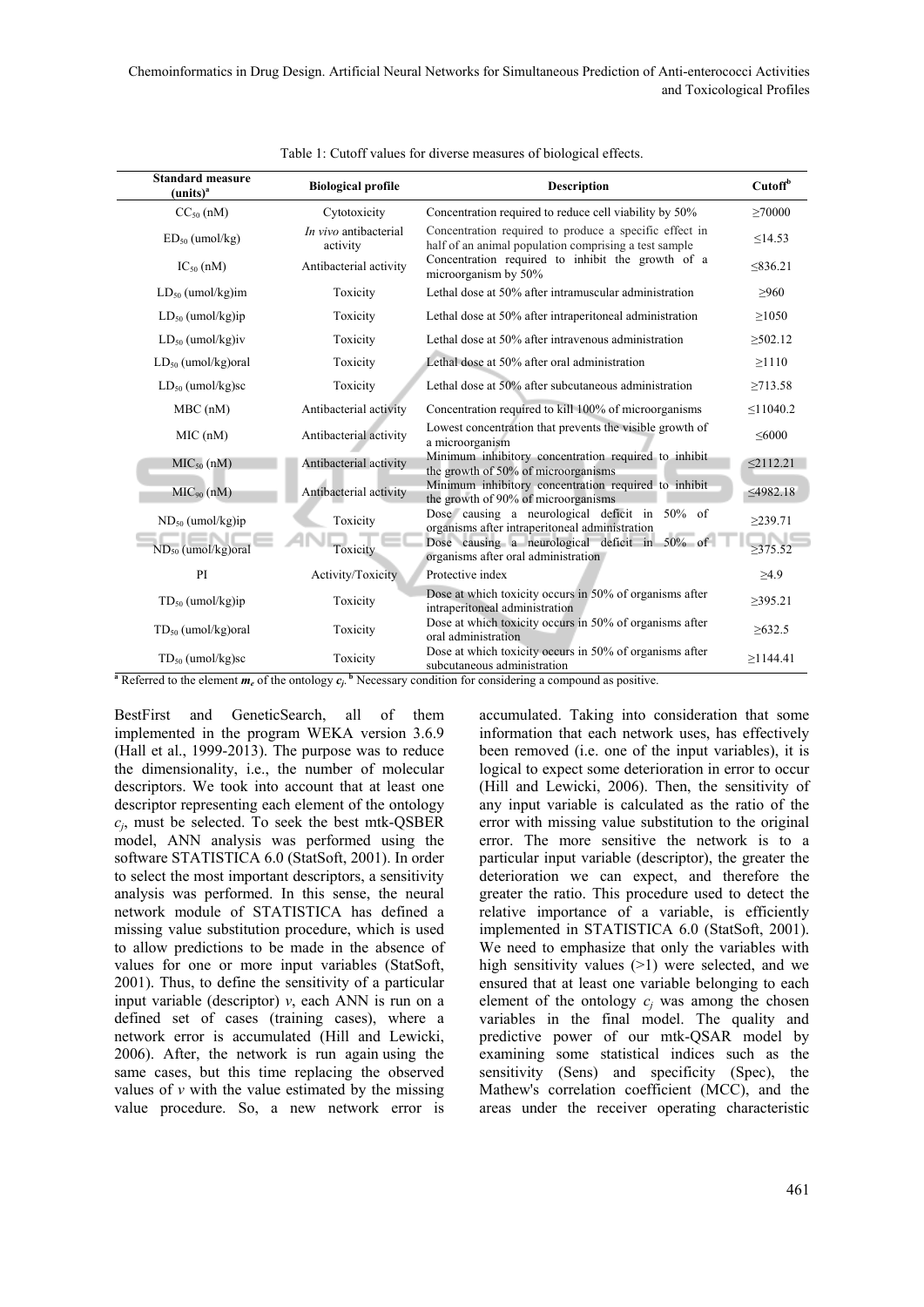(ROC) curves (Speck-Planche et al., 2012) in both, training and prediction sets. When the analyst does not know the system a *priori*, very sophisticated methods to seek the best descriptors and optimize of the neural networks may be needed. However, taking in mind that the dataset was rigorously curated, and that descriptors of type  $\Delta T I_i(c_i)$  can phenomenologically explain the structural variation in the dataset, simple rules for optimizing neural network can be applied. Thus, the *Intelligent Problem Solver* was used to seek the best networks. This module provides the search for the best models, and through an internal algorithm, it considers the maximum number of hidden units, based on the number of variables and cases (for each type of network architecture) (StatSoft, 2001).

The first five runs served to determine the best type of neural network. After, the number of hidden units of the network selected as the best was employed as maximum number of hidden units in five new runs. The process was repeated until a network had enough small number of hidden units and the total percentage of correct classification (accuracy) of cases was ≥90% in both training and prediction sets.

### **3 RESULTS AND DISCUSSION**

For the selection of the best mtk-QSBER model we analyzed the different types of ANNs. These were linear neural network (LNN), probabilistic neural network (PNN), radial basis function (RBF), and multilayer perceptron (MLP). We also took into consideration the principle of parsimony, which means that the model with the highest statistical quality, but having as few variables as possible, should be selected. As depicted in Table 2, the best mtk-QSBER model found by us was that associated with the RBF-ANN, which displays the highest performance in terms of sensitivity and specificity, with the lowest errors when compared with the other

ANNs. The profile of this ANN is: RBF 5:5-767- 1:1. The symbologies for all the descriptors together with their corresponding meanings appear represented in Table 3. Our mtk-QSBER model, could correctly classify 7740 out of 8298 cases were correctly classified, for an accuracy of 93.28% in the training set, while in prediction set, 2395 out of 2620 cases were correctly classified and the value of accuracy was 91.41%. More details about the results of classification and predictions can be found in Table 4 and Supplementary Information 2 (Suppl. Inf. 2) file respectively. All the average descriptors used in this work, together with the percentages of correct classification depending on the elements  $m_e$ ,  $b_t$ ,  $a_i$ , and  $l_c$ , can be found in Supplementary Information 3 (Suppl. Inf. 3) .

The values of areas under ROC curves played an important role to confirm the quality and the predictive power of the model. The values of area under the ROC curve were 0.981 and 0.965 for training and prediction sets respectively (Figure 2). These values of area can be interpreted as follows: value of area 0.981, means that a randomly selected compound or case from the active group (protein inhibitor) will have a larger value of probability than a randomly selected compound or case from the inactive group, 98.1% of the times. A similar deduction can be made from the area under the ROC curve for the case of the prediction set. We are demonstrating that our mtk-QSBER model is not a random classifier because the areas under the ROC curves are clearly different from those obtained by random classifiers (area  $= 0.5$ ). By analyzing the results of Table 4 and the values of areas under the ROC curves, we can say that our mtk-QSBER model has excellent quality and predictive power which is comparable with other reports in the literature related to the use of the mt-methodologies combined with ANN analysis (Prado-Prado et al., 2010; Tenorio-Borroto et al., 2012). The use of classical *TIs* permits to obtain simple substructural and physicochemical information. One important aspect is that all descriptors employed to construct the mtk-

| <b>CHARACTERISTICS</b> | Symbology    | <b>LNN</b> | $MLP$ $(TLP)^a$ | $MLP$ (FLP) <sup>b</sup> | <b>RBF</b>    | <b>PNN</b>             |
|------------------------|--------------|------------|-----------------|--------------------------|---------------|------------------------|
|                        | Profile      | $5:5-1:1$  | $5:5 - 8 - 1:1$ | $5:5-7-10-1:1$           | $5:5-767-1:1$ | $5:5 - 8298 - 2 - 2:1$ |
| <b>Training set</b>    | Sens $(\% )$ | 58.88      | 72.11           | 77.35                    | 92.98         | 95.04                  |
|                        | Spec $(\% )$ | 58.61      | 72.38           | 77.82                    | 93.58         | 27.96                  |
| <b>Prediction set</b>  | Sens $(\% )$ | 58.17      | 72.28           | 77.01                    | 90.76         | 94.38                  |
|                        | Spec $(\% )$ | 61.01      | 73.72           | 78.06                    | 92.11         | 28.02                  |

Table 2: Performance of the different ANNs.

<sup>a</sup> Abbreviation for three layer perceptron ANN.<sup>b</sup> Nomenclature referred to four layer perceptron ANN.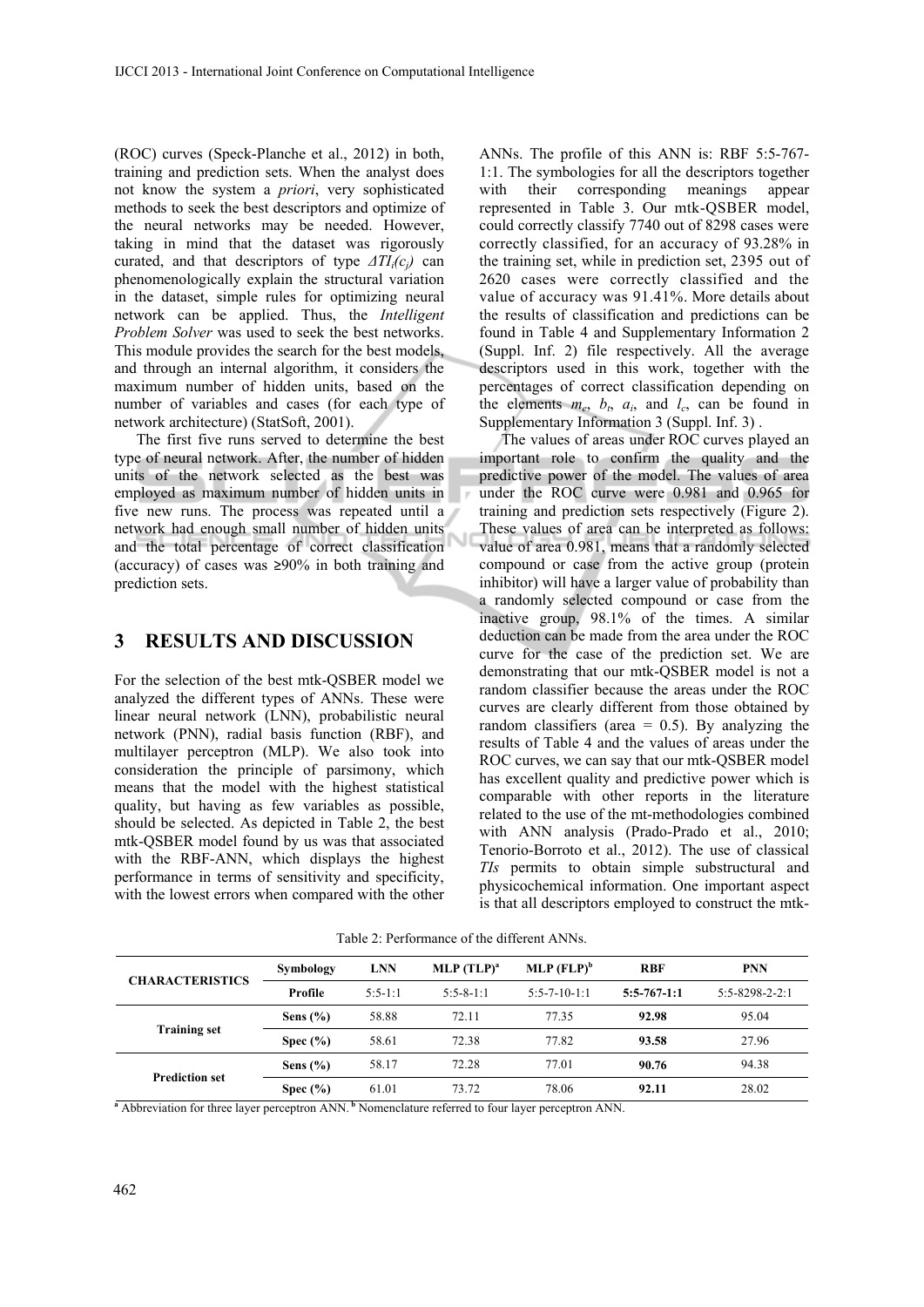Table 3: Descriptors used to construct the mtk-QSBER model.

| <b>Descriptor</b>                     | Concept                                                                                                                                                                      |
|---------------------------------------|------------------------------------------------------------------------------------------------------------------------------------------------------------------------------|
| $\Delta \int^3 \chi^{\nu}{}_{p}(m_e)$ | Deviation of the vertex connectivity index of order 3 and type path, dependent on the molecular structure and the<br>measure of biological effect                            |
| $\Delta I^2 e_p(b_i)$                 | Deviation of the bond connectivity index of order 2 and type path, dependent on the molecular structure and the<br>biological target                                         |
| $\Delta \int^b e_{ch}(b_i)$           | Deviation of the bond connectivity index of order 6 and type chain (ring), dependent on the molecular structure and<br>the biological target                                 |
| $\triangle J(a_i)$                    | Deviation of the Balaban index, dependent on the molecular structure and the assay information                                                                               |
| $\Delta \int^5 e_{ch}(l_c) d$         | Deviation of the bond connectivity index of order 5 and type chain (ring), dependent on the molecular structure and<br>the level of curation of the experimental information |

QSBER model have the form *ΔTIi*(*cj*). These descriptors can be considered as measures of the similarity/dissimilarity of a given compound respect a group of positive cases depending on the molecular structure, and a specific element of the ontology  $c_i$  $(m_e, b_t, a_i, \text{ or } l_c)$ . Thus, the descriptor  $\Delta l^3 \chi^{\nu}_{p}(m_e)$ encodes information related with the molecular accessibility in those regions which contain linear fragments formed by three bonds (Estrada, 2002). This variable takes into consideration the structure of the molecule and the measure of biological effect which was used for that molecule. The variable  $\Delta l^2 e_p(b_i)$ , is strongly related with the molecular volume in linear substructures containing two bonds (Estrada, 1995).



Figure 2: ROC curves for the mtk-QSBER model.

A similar physicochemical information is encoded by the descriptor  $\Delta l^6 e_{ch}(b_l)$ , but with the difference that only regions formed by sixmembered rings are taken into account. The variable  $\Delta l^2 e_p(b_i)$  as well as  $\Delta l^6 e_{ch}(b_i)$  depend on the chemical structure and the biological target against which a compound was tested. The variable, *ΔJ(ai)* is focused on the global shape (Balaban, 1982), depending on the structure of the compound and the assay information. Finally, *Δ[ 5 ech(lc)]* will depend on

the molecular structure (considering heteroatoms) and the level or degree of curation of the experimental information, and its structural information will be concerned with the molecular volume in those regions with five-membered rings. Any model should be able to predict compounds which were not used either training or prediction sets. For this reason, in order to show how our mtk-QSBER model works, we predict the effects of the antibiotic BC-3781 against enterococci, as well as different toxicological profiles under diverse experimental conditions. BC-3781 is an investigational drug (Figure 3), which has being studied as a broad spectrum antibacterial agent due to its activity against Gram-positive cocci, *Haemophilus influenzae*, and many other bacteria which cause serious skin infections, bacterial pneumonia or opportunistic infections. BC-3781 has been obtained by Nabriva Therapeutics (Sader et al., 2012), a company focused on developing new class of antibiotics against serious bacterial infections.

| <b>Training set</b> |                 | <b>Prediction set</b> |                 |  |
|---------------------|-----------------|-----------------------|-----------------|--|
| <b>Positive</b>     | <b>Negative</b> | <b>Positive</b>       | <b>Negative</b> |  |
| 4217                | 4081            | 1353                  | 1267            |  |
| 3921                | 3819            | 1228                  | 1167            |  |
| 296                 | 262             | 125                   | 100             |  |
| 92.98               | 93.58           | 90.76                 | 92.11           |  |
| 7.02                | 6.42            | 9.24                  | 7.89            |  |
| 93.28               |                 | 91.41                 |                 |  |
| 0.866               |                 | 0.828                 |                 |  |
|                     |                 |                       |                 |  |

Table 4: Results of classification.

Formally known as sensitivity (Sens) for positive cases and specificity (Spec) for negative.

Referred to the accuracy as total percentage of correct classification.

All information regarding this systemic product can be found at http://www.nabriva.com/.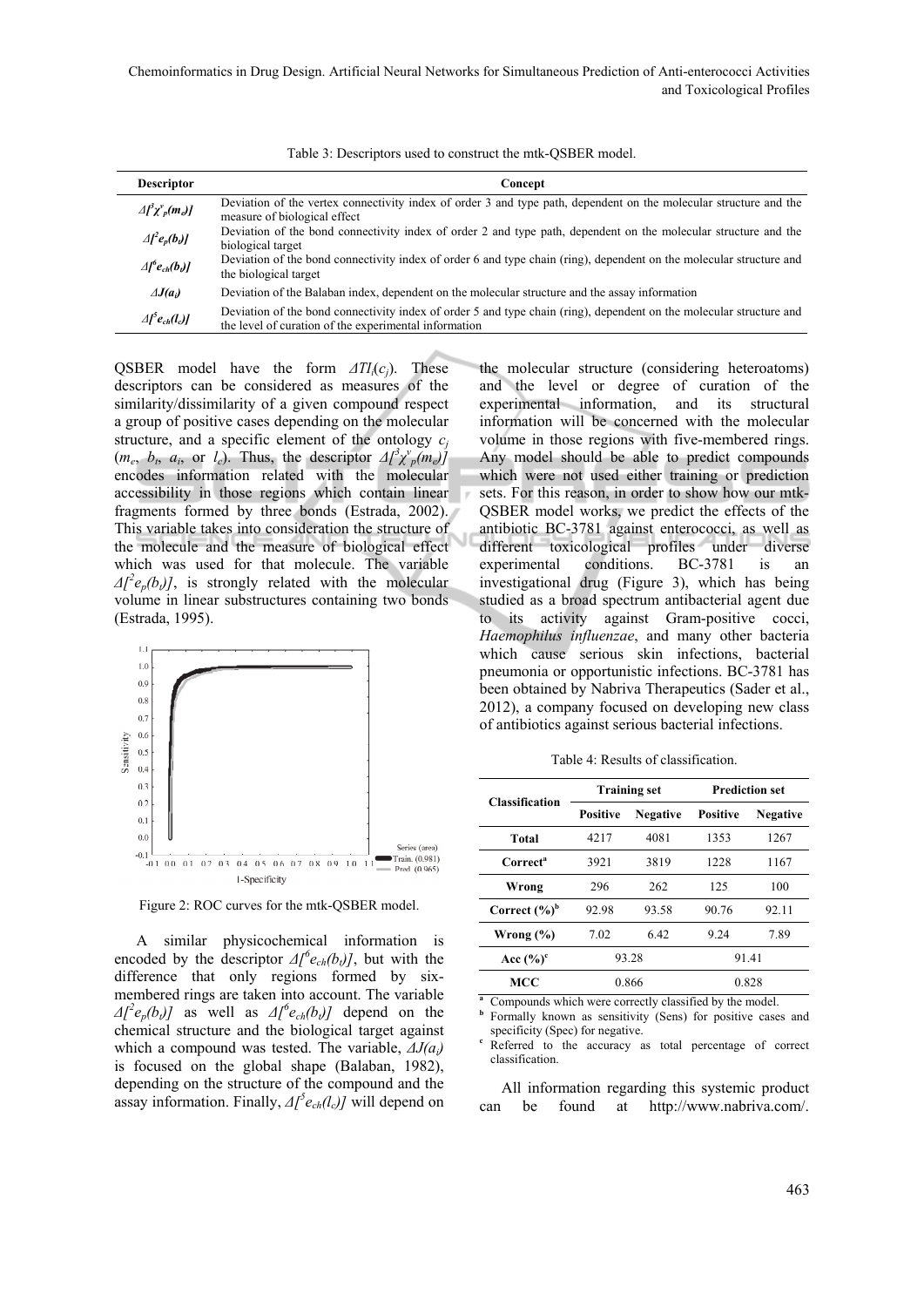Predictions performed by the mtk-QSBER model are available in the Supplementary Information 4 (Suppl. Inf. 4) file. We need to emphasize that predictions were realized against the most important enterococci, i.e., *Enterococcus faecalis* and *Enterococcus faecium*, which are the principal bacteria of causing nosocomial infections. According to the reports available for  $MIC<sub>50</sub>$  and MIC90 values in the webpage of Nabriva Therapeutics, and the reference 41, BC-3781 may be used to treat infections caused by *Enterococcus faecium*, but not *Enterococcus faecalis*. Thus, predictions made by the mtk-QSBER model, confirm the experimental results. Also, in Suppl. Inf. 4, we performed predictions focused on the toxicological profiles. According to the different cutoff values of toxicities reported in Table 1, BC-3781 can be a very safe antibacterial agent. Our predictions help to explain why this pleuromutilin derivative has undergone phase II clinical trials with positive results. At the same time, we are demonstrating that our mtk-QSBER model can be used for virtual screening of toxicologically safe anti-enterococci agents.



Figure 3: Chemical structure of the promising antibiotic BC-3781.

## **4 CONCLUSIONS**

Mt-QSAR approaches have emerged as novel and powerful alternatives in the field of computer-aided drug design, displaying very good performance for the modeling of many different biological activities, against diverse biological targets and experimental conditions. In our work, we extended the mt-QSAR concept by constructing an mtk-QSBER model that allowed us to include not only biological (antienterococci) activity data, but also, toxicological profiles over several biological entities. Thus, our mtk-QSBER model was developed to perform simultaneous prediction of antibacterial activity against bacteria of the genus *Enterococcus spp.* and toxicity of compounds on laboratory animals and human lymphocytes. The present mtk-QSBER model confirms the idea that the use of mt-QSAR

methodologies permits to obtain more realistic and accurate results. The performance of our mtk-QSBER model, by classifying compounds as positive or negative from a large and heterogeneous database of compounds, and depending on dissimilar measures of biological effects, targets, and reliabilities of experimental conditions, permits its use with one essential purpose: discovery of novel, potent, versatile and safe anti-enterococci drug candidates.

### **ACKNOWLEDGEMENTS**

A. Speck-Planche acknowledges the Portuguese Fundação para a Ciência e a Tecnologia (FCT) and the European Social Found for financial support (SFRH/BD/77690/2011).

### **REFERENCES**  ---

Balaban, A. T., 1982. Highly discriminating distancebased topological index. *Chemical Physics Letters*. 89(5):399–404.

JBLIC

- Brachman, P. S., Abrutyn, E., 2009. *Bacterial Infections of Humans: Epidemiology and Control*, Springer Science+Business Media, LLC. New York, NY.
- Estrada, E., 1995. Edge adjacency relationship and a novel topological index related to molecular volume. *Journal of Chemical Information and Computer Sciences*. 35:31–33.
- Estrada, E., 2002. Physicochemical Interpretation of Molecular Connectivity Indices. *The Journal of Physical Chemistry A*. 106(39):9085–9091.
- Estrada, E., Gutiérrez, Y., 2002-2004. MODESLAB, *v1.5*. Santiago de Compostela.
- Fisher, K., Phillips, C., 2009. The ecology, epidemiology and virulence of Enterococcus. *Microbiology*. 155(Pt 6):1749-1757.
- Flaherty, D., 2012. *Immunology for Pharmacy*, Mosby, Elsevier Inc. St. Louis, Missouri.
- Gaulton, A., Bellis, L. J., Bento, A. P., Chambers, J., Davies, M., Hersey, A., Light, Y., McGlinchey, S., Michalovich, D., Al-Lazikani, B., Overington, J. P., 2012. ChEMBL: a large-scale bioactivity database for drug discovery. *Nucleic Acids Research*. 40:D1100- 1107.
- Hall, M., Frank, E., Holmes, G., Pfahringer, B., Reutemann, P., Witten, I. H., 1999-2013. WEKA 3.6.9. Waikato Environment for Knowledge Analysis. Hamilton.
- Hau, J., Schapiro, S. J., 2011. *Handbook of Laboratory Animal Science: Essential Principles and Practices*, CRC Press, Taylor & Francis Group, LLC. Boca Raton, FL.
- Hill, T., Lewicki, P., 2006. *STATISTICS Methods and*